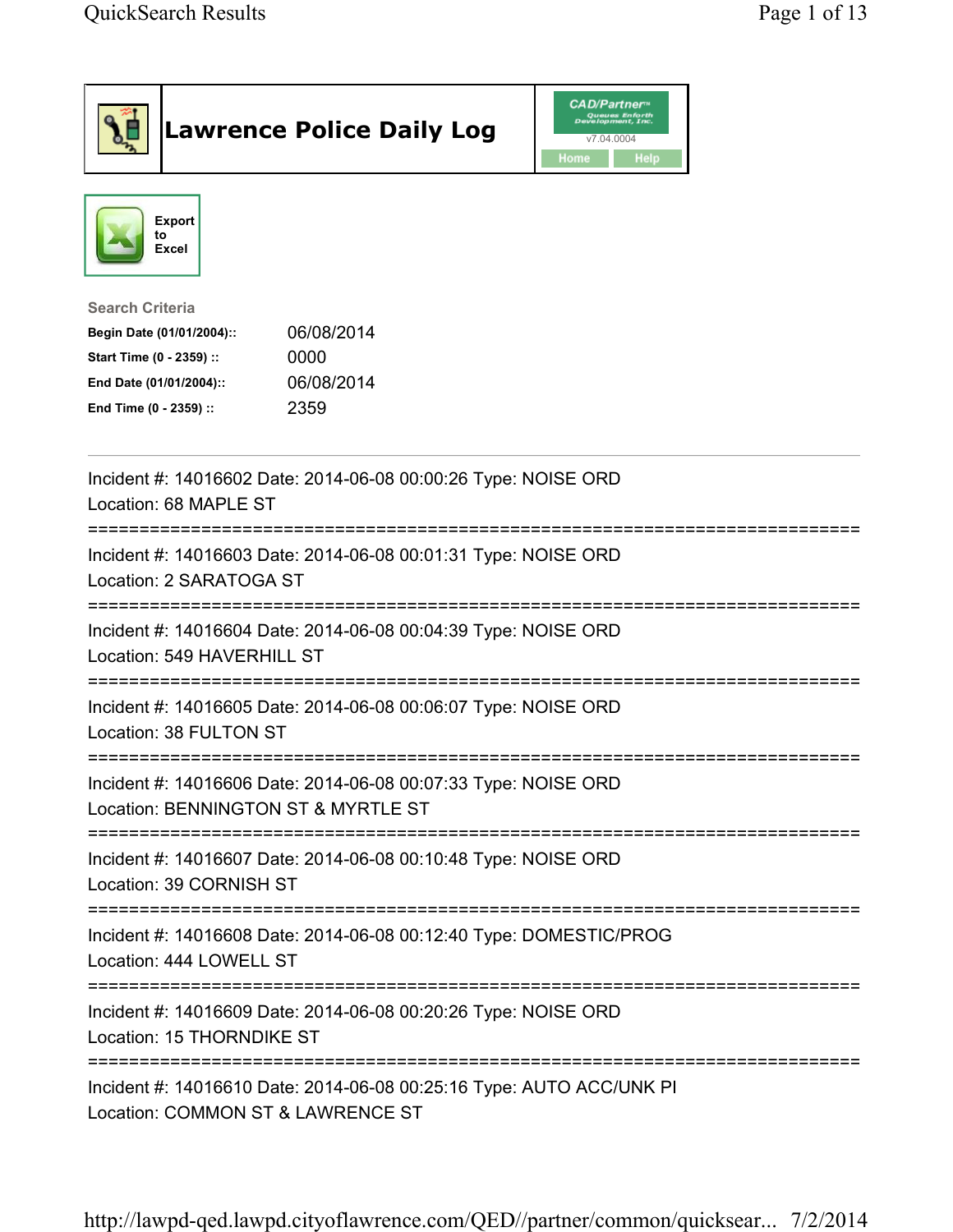| Incident #: 14016611 Date: 2014-06-08 00:33:48 Type: M/V STOP<br>Location: ALDER ST & JUNIPER ST                                                                                                                                                                                                 |
|--------------------------------------------------------------------------------------------------------------------------------------------------------------------------------------------------------------------------------------------------------------------------------------------------|
| =========================<br>Incident #: 14016612 Date: 2014-06-08 00:34:42 Type: DISTURBANCE<br>Location: 32 LAWRENCE ST FL 3                                                                                                                                                                   |
| =========================<br>Incident #: 14016613 Date: 2014-06-08 00:40:18 Type: NOISE ORD<br>Location: 80 AMHERST ST                                                                                                                                                                           |
| Incident #: 14016614 Date: 2014-06-08 00:43:07 Type: NOISE ORD<br>Location: 129 UNION ST                                                                                                                                                                                                         |
| =====================================<br>Incident #: 14016615 Date: 2014-06-08 00:46:57 Type: NOISE ORD<br>Location: 164 ANDOVER ST                                                                                                                                                              |
| Incident #: 14016616 Date: 2014-06-08 00:49:38 Type: NOISE ORD<br>Location: GROVE ST & HIGH ST                                                                                                                                                                                                   |
| Incident #: 14016617 Date: 2014-06-08 00:50:26 Type: MUTUAL AID<br>Location: 46 CENTER ST METHUEN, MA                                                                                                                                                                                            |
| Incident #: 14016618 Date: 2014-06-08 00:58:33 Type: NOISE ORD<br>Location: 8 WHITMAN ST                                                                                                                                                                                                         |
| Incident #: 14016619 Date: 2014-06-08 01:01:20 Type: SHOTS FIRED<br>Location: 37 BENNINGTON ST FL 3                                                                                                                                                                                              |
| Incident #: 14016620 Date: 2014-06-08 01:09:43 Type: DISTURBANCE<br>Location: 82 TREMONT ST                                                                                                                                                                                                      |
| Incident #: 14016621 Date: 2014-06-08 01:19:22 Type: DISTURBANCE<br>Location: 415 BROADWAY                                                                                                                                                                                                       |
| =====================================<br>Incident #: 14016622 Date: 2014-06-08 01:23:51 Type: UNKNOWN PROB<br>Location: 35 COMMON ST #113                                                                                                                                                        |
| ===================================<br>Incident #: 14016623 Date: 2014-06-08 01:37:51 Type: FIGHT<br>Location: 91 BUNKERHILL ST FL 1                                                                                                                                                             |
| Incident #: 14016624 Date: 2014-06-08 01:38:53 Type: TOW OF M/V<br>$I$ and $I$ and $I$ and $I$ and $I$ and $I$ and $I$ and $I$ and $I$ and $I$ and $I$ and $I$ and $I$ and $I$ and $I$ and $I$ and $I$ and $I$ and $I$ and $I$ and $I$ and $I$ and $I$ and $I$ and $I$ and $I$ and $I$ and $I$ a |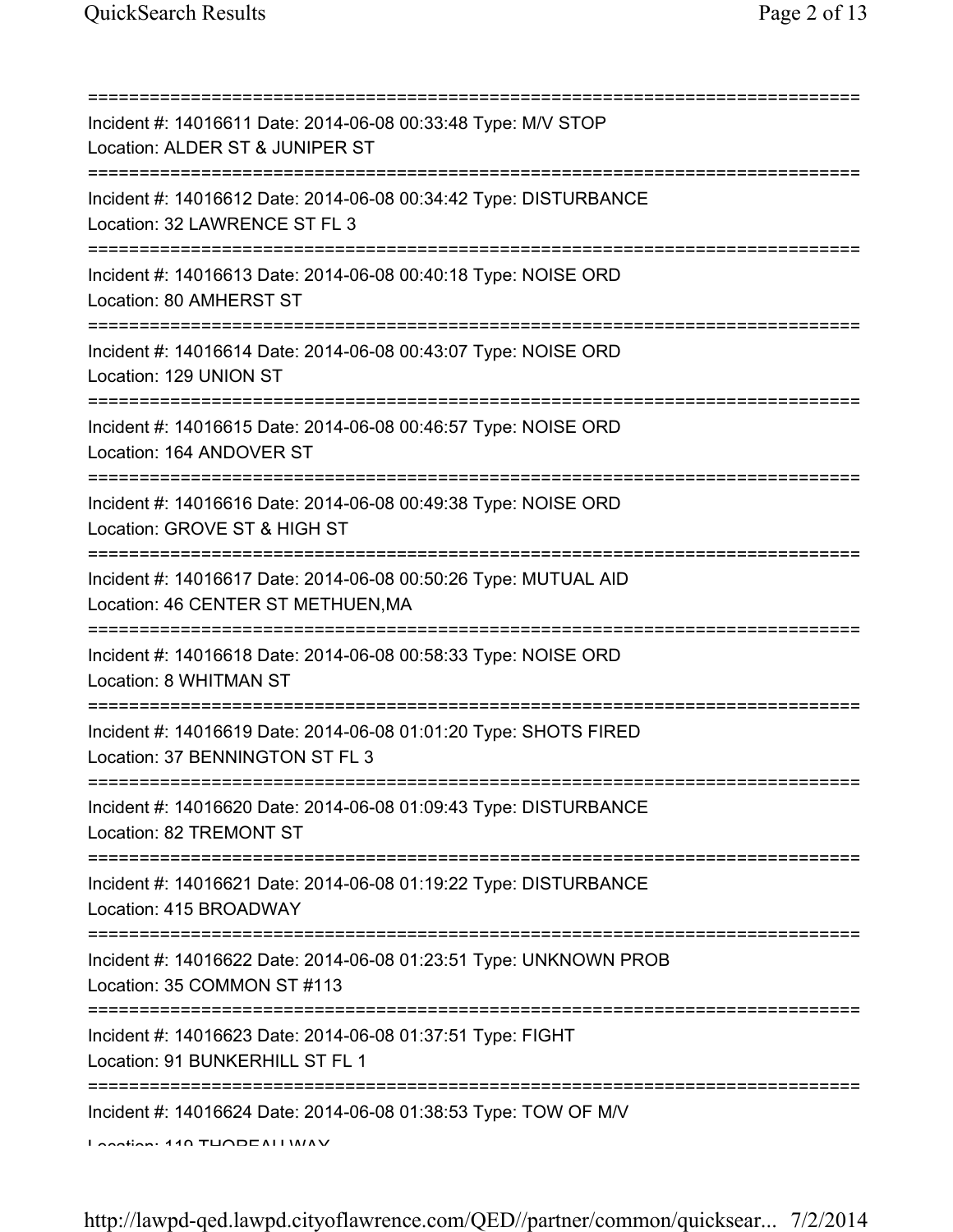| Incident #: 14016625 Date: 2014-06-08 01:41:18 Type: NOISE ORD<br>Location: 148 FARNHAM ST                                               |
|------------------------------------------------------------------------------------------------------------------------------------------|
| Incident #: 14016626 Date: 2014-06-08 01:51:35 Type: NOISE ORD<br>Location: 109 MARGIN ST<br>_________________________________           |
| Incident #: 14016627 Date: 2014-06-08 02:04:38 Type: DISORDERLY<br>Location: 18 FLORENCE ST<br>=======================                   |
| Incident #: 14016628 Date: 2014-06-08 02:05:05 Type: NOISE ORD<br>Location: 49 BROOK ST                                                  |
| Incident #: 14016629 Date: 2014-06-08 02:14:54 Type: LARCENY/PAST<br>Location: 270 CANAL ST #527                                         |
| Incident #: 14016630 Date: 2014-06-08 02:25:21 Type: DISORDERLY<br>Location: HENRY AV & WILLIAM ST                                       |
| Incident #: 14016631 Date: 2014-06-08 02:26:19 Type: NOISE ORD<br>Location: 154 MYRTLE ST                                                |
| Incident #: 14016632 Date: 2014-06-08 02:31:49 Type: HIT & RUN M/V<br>Location: ANDOVER ST & BEACON ST                                   |
| Incident #: 14016633 Date: 2014-06-08 02:37:37 Type: NOISE ORD<br>Location: 151 BEACON AV #REAR                                          |
| Incident #: 14016634 Date: 2014-06-08 02:38:31 Type: NOISE ORD<br>Location: 154 EXCHANGE ST                                              |
| Incident #: 14016635 Date: 2014-06-08 02:42:07 Type: DISTURBANCE<br>Location: 15 WEBSTER CT FL 2                                         |
| :==================================<br>Incident #: 14016636 Date: 2014-06-08 02:58:56 Type: MEDIC SUPPORT<br>Location: 190 BRUCE ST FL 2 |
| Incident #: 14016637 Date: 2014-06-08 03:05:01 Type: NOISE ORD<br>Location: 85 AVON ST FL 2                                              |
| Incident #: 14016638 Date: 2014-06-08 03:12:47 Type: NOISE ORD                                                                           |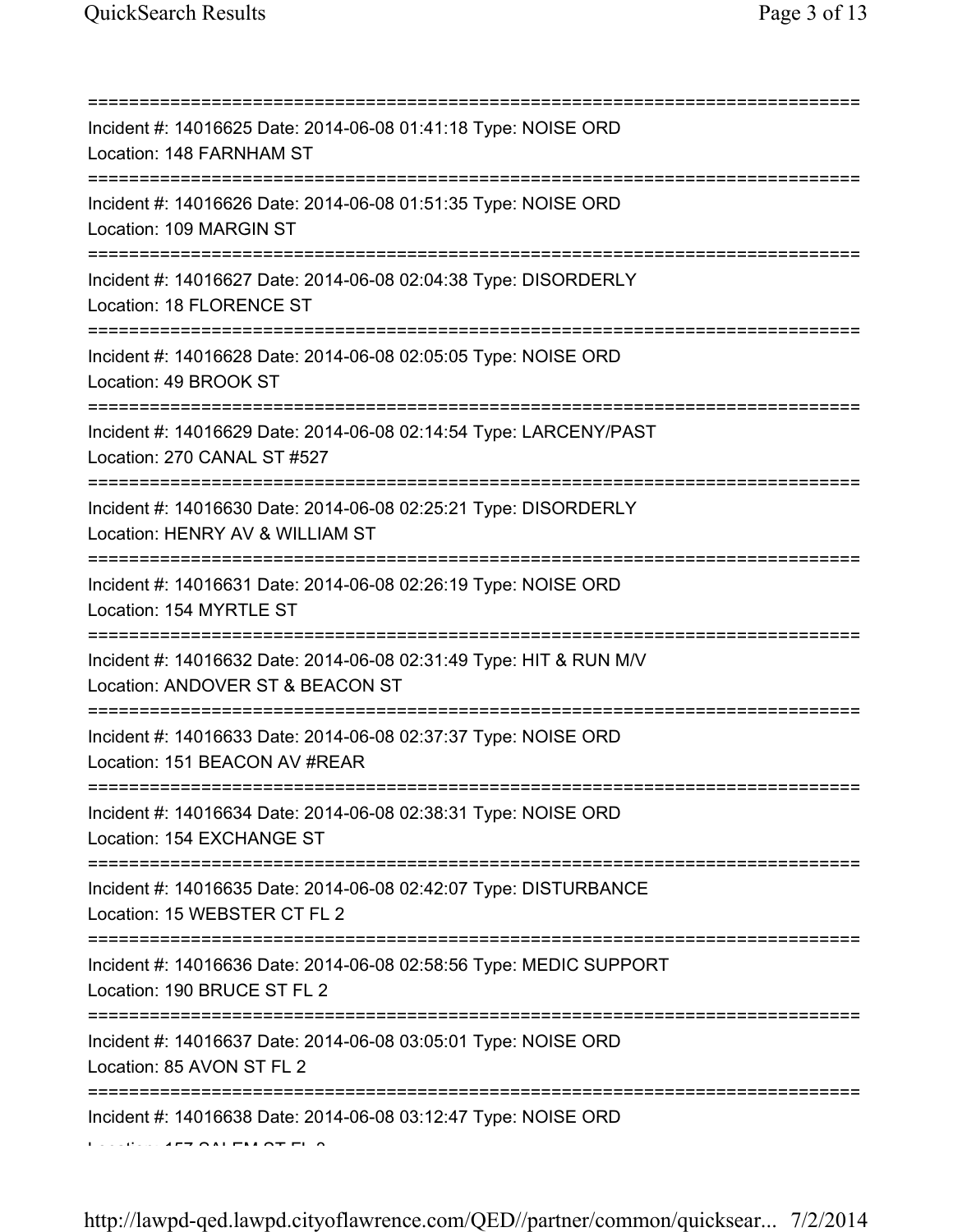=========================================================================== Incident #: 14016639 Date: 2014-06-08 03:25:06 Type: NOISE ORD Location: 35 KENDRICK ST =========================================================================== Incident #: 14016640 Date: 2014-06-08 03:31:31 Type: NOISE ORD Location: 92 HOWARD ST =========================================================================== Incident #: 14016641 Date: 2014-06-08 03:31:56 Type: DISTURBANCE Location: 163 BAILEY ST =========================================================================== Incident #: 14016642 Date: 2014-06-08 03:41:08 Type: NOISE ORD Location: 300 HOWARD ST =========================================================================== Incident #: 14016643 Date: 2014-06-08 03:42:04 Type: FIRE Location: 5 GARFIELD ST =========================================================================== Incident #: 14016644 Date: 2014-06-08 03:48:08 Type: FIGHT Location: 25 BERKELEY ST =========================================================================== Incident #: 14016645 Date: 2014-06-08 05:03:42 Type: NOISE ORD Location: 162 SPRUCE ST =========================================================================== Incident #: 14016646 Date: 2014-06-08 05:15:20 Type: DISTURBANCE Location: 6 PARK ST FL 1 =========================================================================== Incident #: 14016647 Date: 2014-06-08 05:34:37 Type: SUS PERS/MV Location: HAVERHILL ST & NEWBURY ST =========================================================================== Incident #: 14016648 Date: 2014-06-08 05:57:50 Type: TOW/REPOSSED Location: 6 MARSHALLS WY =========================================================================== Incident #: 14016649 Date: 2014-06-08 06:26:13 Type: A&B D/W/ PROG Location: 48 COOLIDGE ST #5 FL 2REART =========================================================================== Incident #: 14016650 Date: 2014-06-08 07:05:47 Type: DISTURBANCE Location: 99 MYRTLE ST =========================================================================== Incident #: 14016651 Date: 2014-06-08 07:21:31 Type: B&E/MV/PAST Location: 246 FARNHAM ST =========================================================================== Incident #: 14016652 Date: 2014-06-08 07:57:31 Type: ALARMS Location: WENDY'S / 99 WINTHROP AV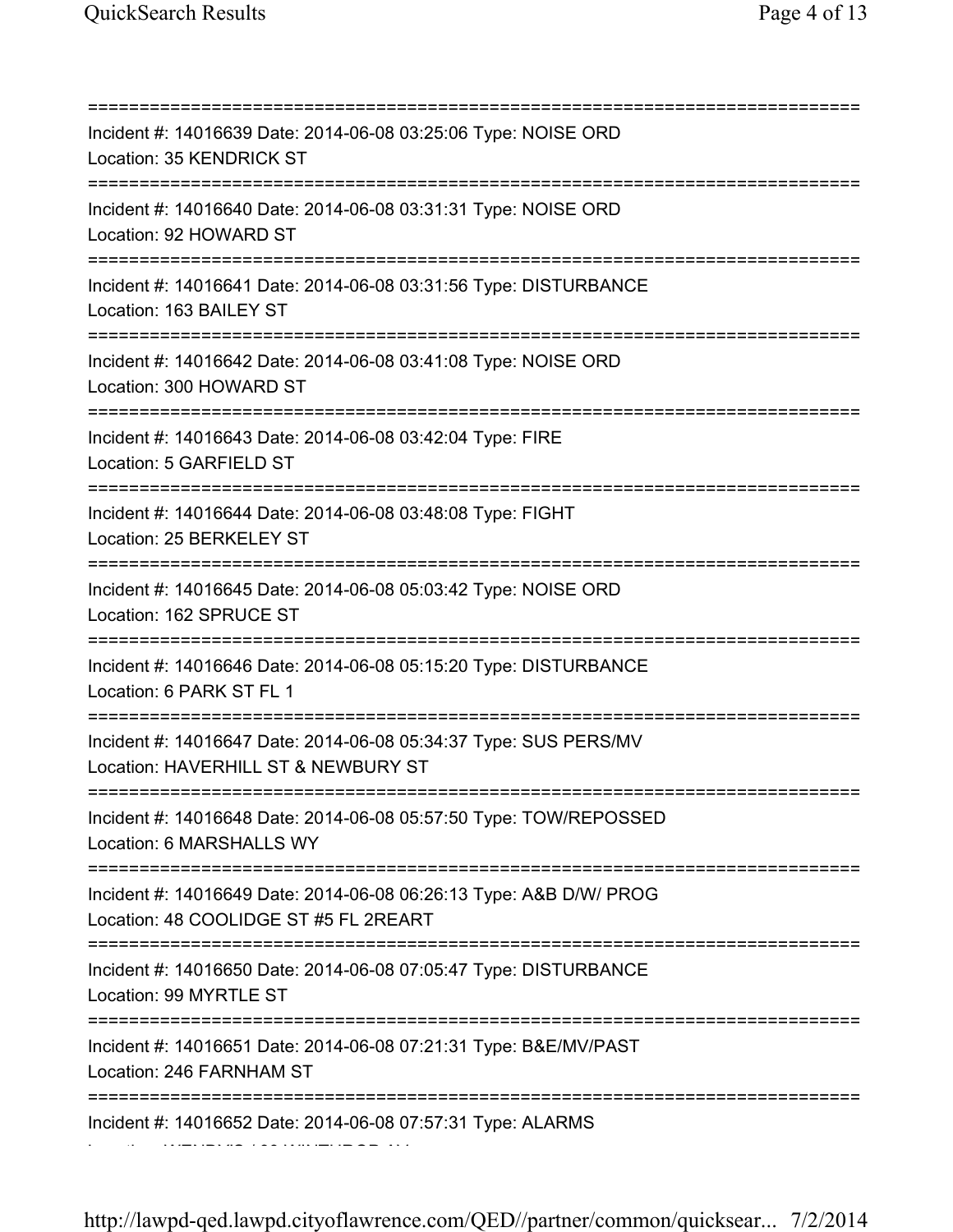=========================================================================== Incident #: 14016653 Date: 2014-06-08 07:59:27 Type: UNWANTEDGUEST Location: 139 BENNINGTON ST FL 2 =========================================================================== Incident #: 14016654 Date: 2014-06-08 08:00:21 Type: NOISE ORD Location: 90 LOWELL ST =========================================================================== Incident #: 14016655 Date: 2014-06-08 08:32:39 Type: DISTURBANCE Location: 48 COOLIDGE ST =========================================================================== Incident #: 14016656 Date: 2014-06-08 09:23:01 Type: DOMESTIC/PROG Location: 351 LOWELL ST =========================================================================== Incident #: 14016657 Date: 2014-06-08 09:33:35 Type: SUS PERS/MV Location: MAYAS FOOD MARKET / 140 WATER ST =========================================================================== Incident #: 14016661 Date: 2014-06-08 09:34:44 Type: HIT & RUN M/V Location: 24 HOLLY ST =========================================================================== Incident #: 14016658 Date: 2014-06-08 09:37:02 Type: LOUD NOISE Location: 90 LOWELL ST =========================================================================== Incident #: 14016659 Date: 2014-06-08 09:44:56 Type: SUS PERS/MV Location: 11 JORDAN ST =========================================================================== Incident #: 14016660 Date: 2014-06-08 09:49:21 Type: TOW OF M/V Location: 37 WASHINGTON ST =========================================================================== Incident #: 14016662 Date: 2014-06-08 09:58:12 Type: MV/BLOCKING Location: BOXFORD ST & WINTHROP AV =========================================================================== Incident #: 14016663 Date: 2014-06-08 10:15:29 Type: KEEP PEACE Location: 49 BROMFIELD ST FL 3 =========================================================================== Incident #: 14016664 Date: 2014-06-08 10:56:16 Type: TOW OF M/V Location: 5 SCHOOL ST =========================================================================== Incident #: 14016665 Date: 2014-06-08 11:24:21 Type: B&E/MV/PAST Location: 434 HAMPSHIRE ST =========================================================================== Incident #: 14016666 Date: 2014-06-08 11:34:57 Type: LARCENY/PAST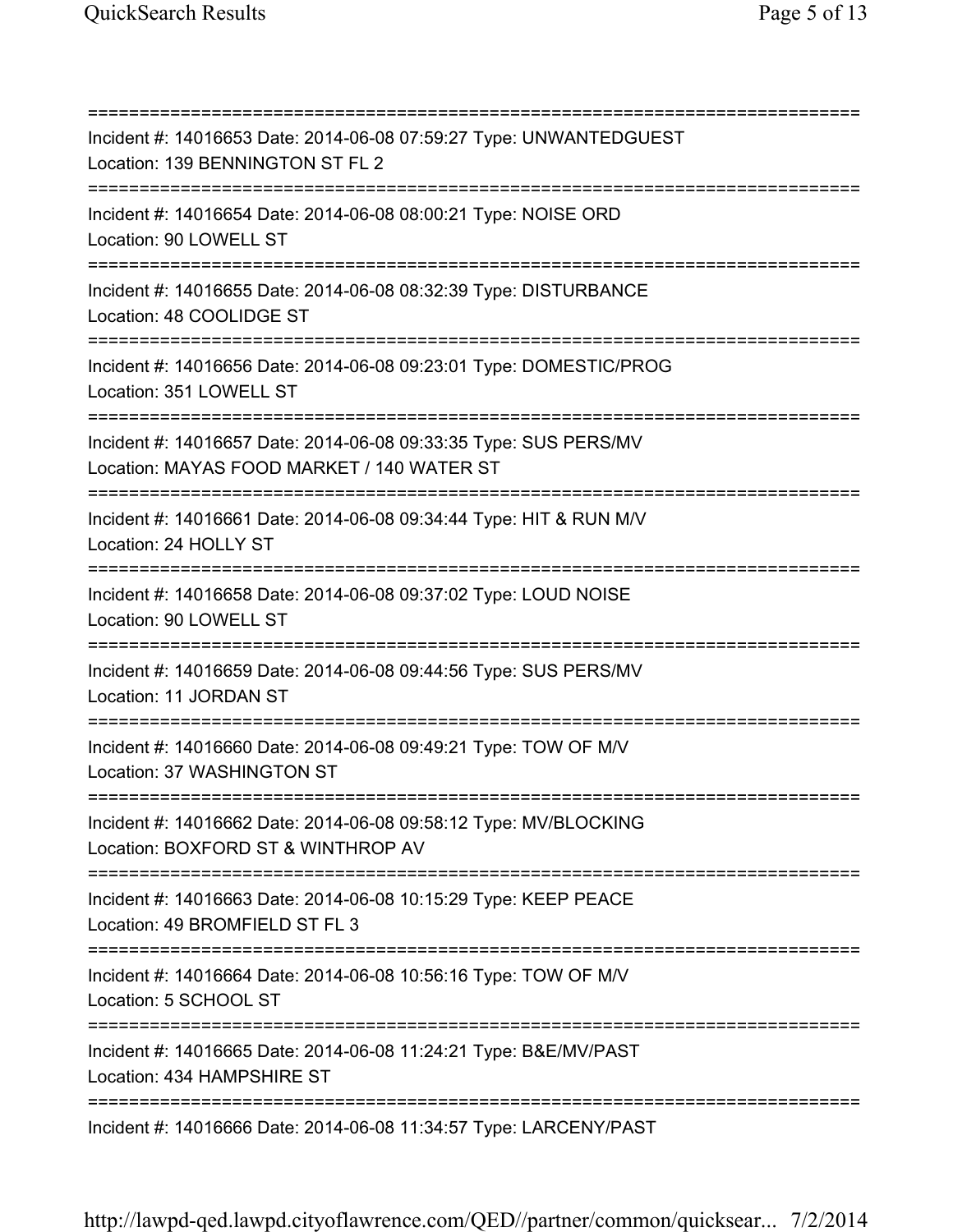=========================================================================== Incident #: 14016667 Date: 2014-06-08 11:59:22 Type: M/V STOP Location: 46 AMESBURY ST =========================================================================== Incident #: 14016668 Date: 2014-06-08 12:01:21 Type: DOMESTIC/PAST Location: 139 BENNINGTON ST =========================================================================== Incident #: 14016670 Date: 2014-06-08 12:06:40 Type: HIT & RUN M/V Location: 83 EXCHANGE ST #2 =========================================================================== Incident #: 14016669 Date: 2014-06-08 12:07:09 Type: SUS PERS/MV Location: TRAIN STATION / 211 MERRIMACK ST =========================================================================== Incident #: 14016671 Date: 2014-06-08 12:30:54 Type: M/V STOP Location: BOXFORD ST & WINTHROP AV =========================================================================== Incident #: 14016672 Date: 2014-06-08 12:34:24 Type: NEIGHBOR PROB Location: 73 BROOK ST FL 2NDFL =========================================================================== Incident #: 14016673 Date: 2014-06-08 12:38:14 Type: STOL/MV/PAS Location: 274 E HAVERHILL ST =========================================================================== Incident #: 14016674 Date: 2014-06-08 12:42:37 Type: NOISE ORD Location: 37 EXCHANGE ST =========================================================================== Incident #: 14016675 Date: 2014-06-08 12:51:28 Type: M/V STOP Location: GRAFTON ST & WINTHROP AV =========================================================================== Incident #: 14016676 Date: 2014-06-08 13:02:17 Type: NOISE ORD Location: BUTLER ST & LYNCH ST =========================================================================== Incident #: 14016677 Date: 2014-06-08 13:07:22 Type: NOTIFICATION Location: 550 BROADWAY #107 =========================================================================== Incident #: 14016678 Date: 2014-06-08 13:36:37 Type: DISORDERLY Location: WENDYS / 75 WINTHROP AV =========================================================================== Incident #: 14016679 Date: 2014-06-08 13:39:01 Type: LOST PROPERTY Location: 352 HAMPSHIRE ST =========================================================================== Incident #: 14016680 Date: 2014-06-08 13:57:47 Type: NOTIFICATION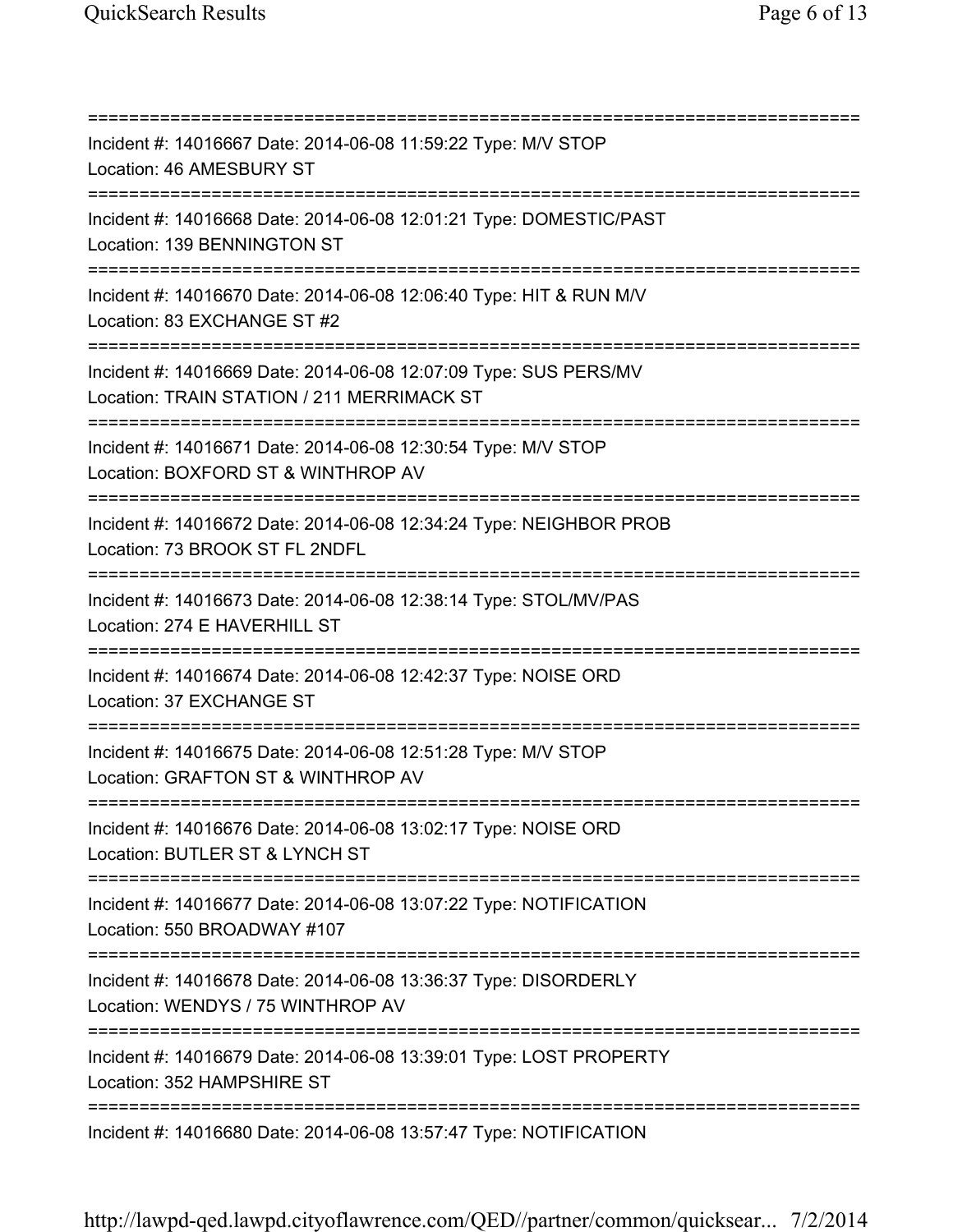| Location: 17B KENDRICK ST                                                                                                      |
|--------------------------------------------------------------------------------------------------------------------------------|
| Incident #: 14016681 Date: 2014-06-08 14:15:38 Type: SUS PERS/MV<br>Location: BROADWAY & VALLEY ST<br>:=====================   |
| Incident #: 14016682 Date: 2014-06-08 14:20:05 Type: MAL DAMAGE<br>Location: 33 LIBERTY AV                                     |
| Incident #: 14016683 Date: 2014-06-08 14:31:44 Type: B&E/PAST<br>Location: 3 ALBION ST FL 1STFL                                |
| Incident #: 14016684 Date: 2014-06-08 14:33:57 Type: SUS PERS/MV<br>Location: JIMENEZ MARKET / 63 MECHANIC ST                  |
| Incident #: 14016685 Date: 2014-06-08 14:36:22 Type: MISSING PERS<br>Location: 7 ERVING AV<br>==============================   |
| Incident #: 14016686 Date: 2014-06-08 14:41:13 Type: SUS PERS/MV<br>Location: 54-55 MECHANIC ST                                |
| Incident #: 14016687 Date: 2014-06-08 14:59:40 Type: NOISE ORD<br>Location: 14-16 GROVE ST                                     |
| Incident #: 14016688 Date: 2014-06-08 15:13:31 Type: GENERAL SERV<br>Location: 5 HOLLY ST                                      |
| Incident #: 14016689 Date: 2014-06-08 15:47:22 Type: A&B PROG<br>Location: 56 LAKE ST                                          |
| ===================================<br>Incident #: 14016690 Date: 2014-06-08 15:48:01 Type: NOISE ORD<br>Location: 68 MAPLE ST |
| Incident #: 14016691 Date: 2014-06-08 15:50:43 Type: INVESTIGATION<br>Location: 352 HAMPSHIRE ST                               |
| Incident #: 14016692 Date: 2014-06-08 15:55:54 Type: SUS PERS/MV<br>Location: 40 MONTGOMERY ST                                 |
| Incident #: 14016693 Date: 2014-06-08 16:00:16 Type: NOISE ORD<br>Location: CRESCENT ST & HAVERHILL ST                         |
| Insident #: 11012201 Data: 2014 02:00 12:10:22 Tune: EDALID                                                                    |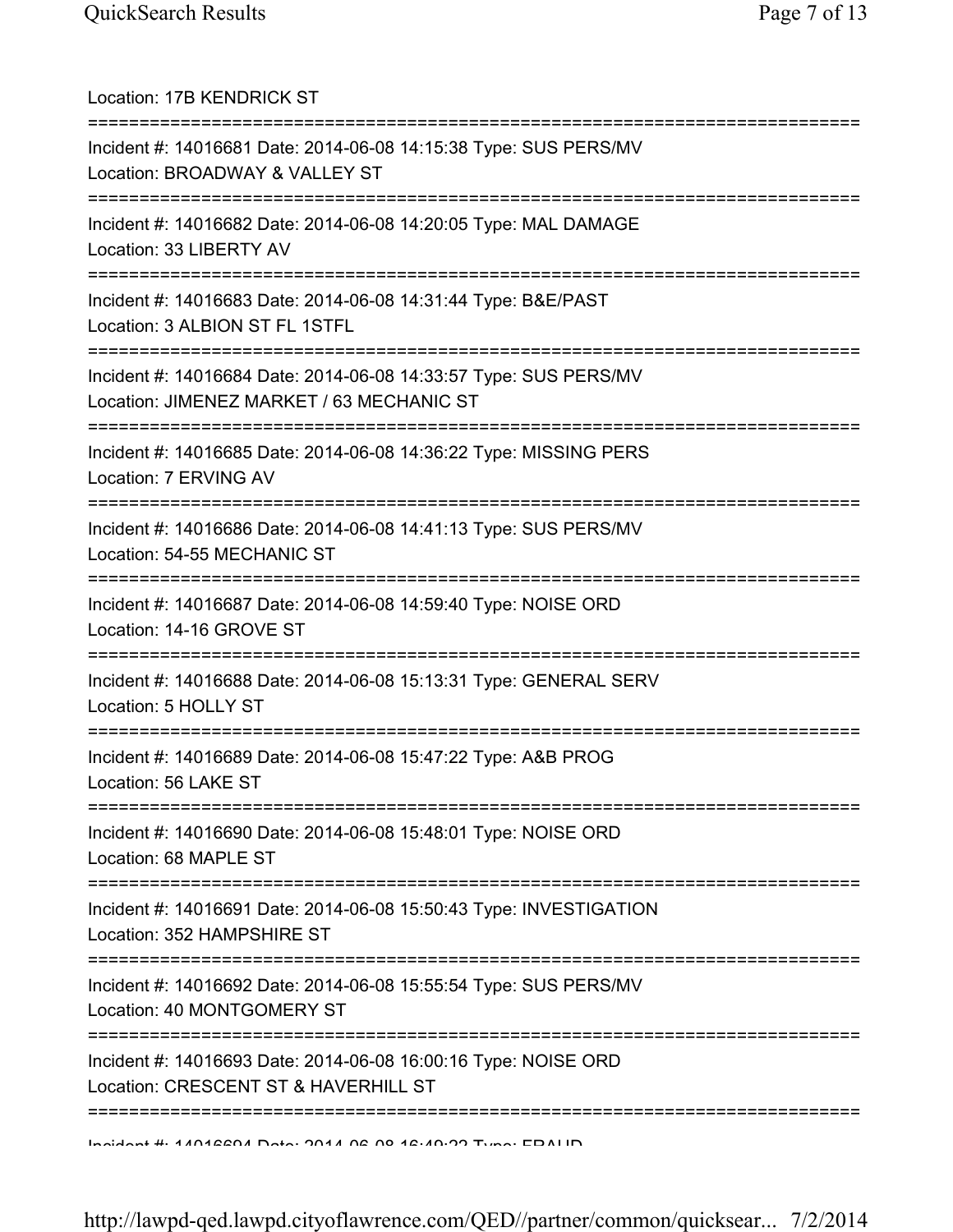Location: CONSTANZA MARKET / 271 LAWRENCE ST =========================================================================== Incident #: 14016695 Date: 2014-06-08 16:59:42 Type: DISTURBANCE Location: 109 ABBOTT ST =========================================================================== Incident #: 14016696 Date: 2014-06-08 17:08:29 Type: SUS PERS/MV Location: EVERETT ST & ROWE ST =========================================================================== Incident #: 14016697 Date: 2014-06-08 17:31:06 Type: FIRE Location: 123 PARK ST =========================================================================== Incident #: 14016698 Date: 2014-06-08 17:37:16 Type: DISTURBANCE Location: ESSEX ST & MARGIN ST =========================================================================== Incident #: 14016699 Date: 2014-06-08 17:37:32 Type: DOMESTIC/PROG Location: 180 PARK ST #3 =========================================================================== Incident #: 14016700 Date: 2014-06-08 17:38:48 Type: GENERAL SERV Location: GENERAL ST & PROSPECT ST =========================================================================== Incident #: 14016701 Date: 2014-06-08 17:42:36 Type: TOW OF M/V Location: HAFFNER'S GAS STATION / 69 PARKER ST =========================================================================== Incident #: 14016702 Date: 2014-06-08 17:47:49 Type: ALARM/BURG Location: 25 BROMFIELD ST =========================================================================== Incident #: 14016703 Date: 2014-06-08 17:51:30 Type: ALARM/BURG Location: 106 CHESTER ST =========================================================================== Incident #: 14016704 Date: 2014-06-08 17:53:54 Type: DISTURBANCE Location: 180 PROSPECT ST FL 3 =========================================================================== Incident #: 14016705 Date: 2014-06-08 17:54:44 Type: SEX OFF. PAST Location: BROOK ST =========================================================================== Incident #: 14016706 Date: 2014-06-08 18:01:28 Type: NOISE ORD Location: 199 E HAVERHILL ST =========================================================================== Incident #: 14016707 Date: 2014-06-08 18:14:25 Type: NOISE ORD Location: 297 HIGH ST ===========================================================================  $\mathbf{1}_{\mathbf{1}}$   $\mathbf{1}_{\mathbf{2}}$   $\mathbf{1}_{\mathbf{3}}$   $\mathbf{1}_{\mathbf{4}}$   $\mathbf{1}_{\mathbf{5}}$   $\mathbf{0}_{\mathbf{6}}$   $\mathbf{1}_{\mathbf{5}}$   $\mathbf{1}_{\mathbf{6}}$   $\mathbf{1}_{\mathbf{6}}$   $\mathbf{1}_{\mathbf{6}}$   $\mathbf{1}_{\mathbf{6}}$   $\mathbf{1}_{\mathbf{6}}$   $\mathbf{1}_{\mathbf{6}}$   $\mathbf{1}_{\mathbf{6}}$   $\mathbf{1}_{\mathbf{$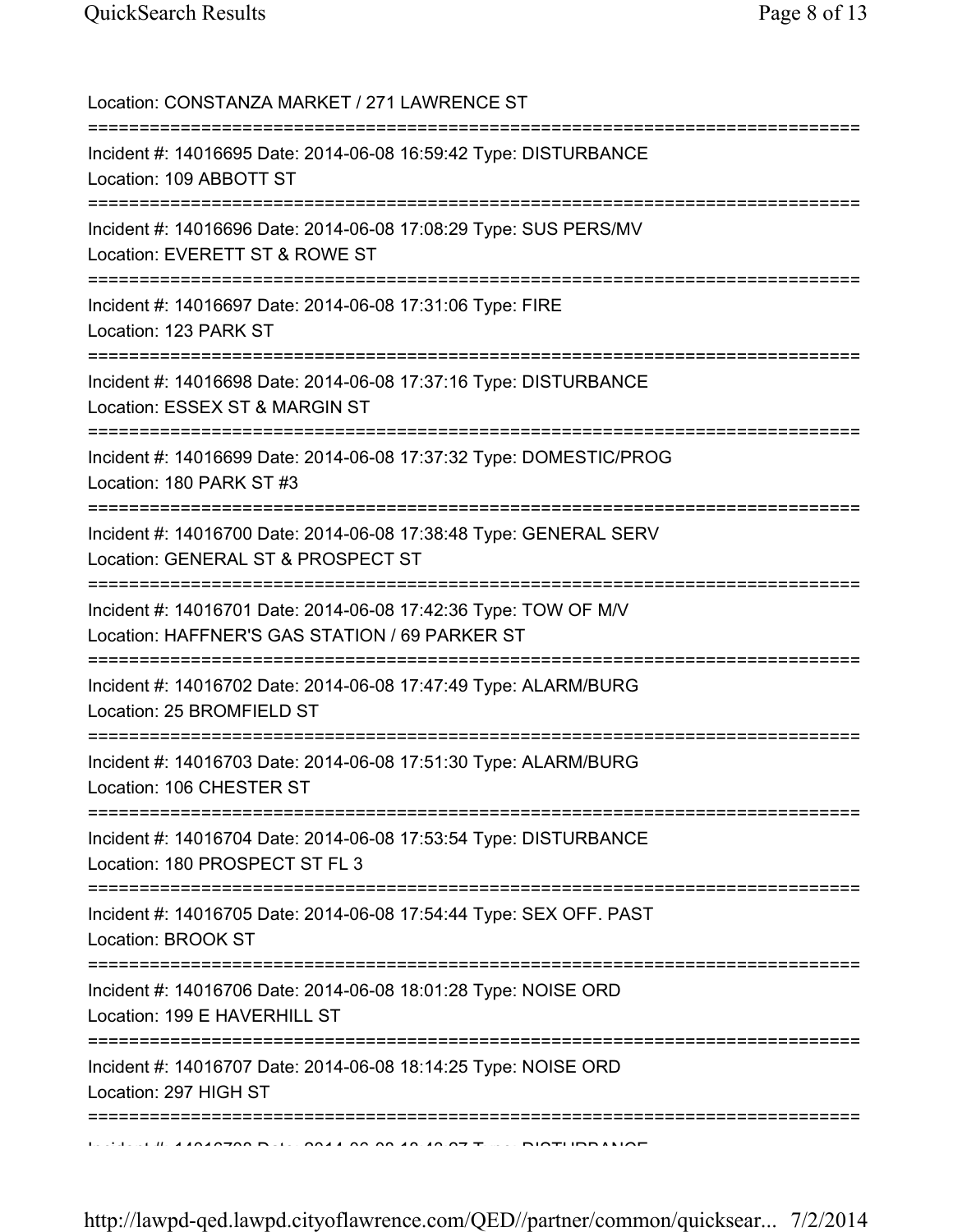| Location: LAWRENCE ST & MYRTLE ST<br>==================================                                                                                     |
|-------------------------------------------------------------------------------------------------------------------------------------------------------------|
| Incident #: 14016709 Date: 2014-06-08 18:44:39 Type: SUS PERS/MV<br>Location: AMES ST & HAVERHILL ST<br>======================                              |
| Incident #: 14016710 Date: 2014-06-08 18:46:51 Type: HIT & RUN M/V<br>Location: BENNINGTON SY & BROMFIELD ST                                                |
| Incident #: 14016711 Date: 2014-06-08 19:02:02 Type: TRESPASSING<br>Location: 359 LOWELL ST                                                                 |
| Incident #: 14016712 Date: 2014-06-08 19:02:23 Type: NOISE ORD<br>Location: 148 SPRUCE ST                                                                   |
| Incident #: 14016713 Date: 2014-06-08 19:39:51 Type: NEIGHBOR PROB<br>Location: 11 KINGSTON ST                                                              |
| Incident #: 14016714 Date: 2014-06-08 19:46:55 Type: DISTURBANCE<br>Location: 685 ESSEX ST #2-15 FL 3<br>=========================<br>:===========          |
| Incident #: 14016715 Date: 2014-06-08 19:50:18 Type: VIO CITY ORD<br>Location: 206 BAILEY ST<br>============================                                |
| Incident #: 14016716 Date: 2014-06-08 19:56:24 Type: NOISE ORD<br>Location: EVERETT ST & ROWE ST                                                            |
| Incident #: 14016717 Date: 2014-06-08 20:03:53 Type: NOISE ORD<br>Location: 35 RESERVOIR ST                                                                 |
| =====================================<br>=====================<br>Incident #: 14016718 Date: 2014-06-08 20:05:49 Type: NOISE ORD<br>Location: 47 TRENTON ST |
| ;=================<br>Incident #: 14016719 Date: 2014-06-08 20:34:01 Type: DK (DRUNK)<br>Location: 38 MANCHESTER ST                                         |
| ==========<br>Incident #: 14016720 Date: 2014-06-08 20:37:29 Type: MAL DAMG PROG<br>Location: 30 AVON ST                                                    |
| =====================<br>Incident #: 14016721 Date: 2014-06-08 20:38:06 Type: A&B PAST<br>Location: WINSLOW PL                                              |
|                                                                                                                                                             |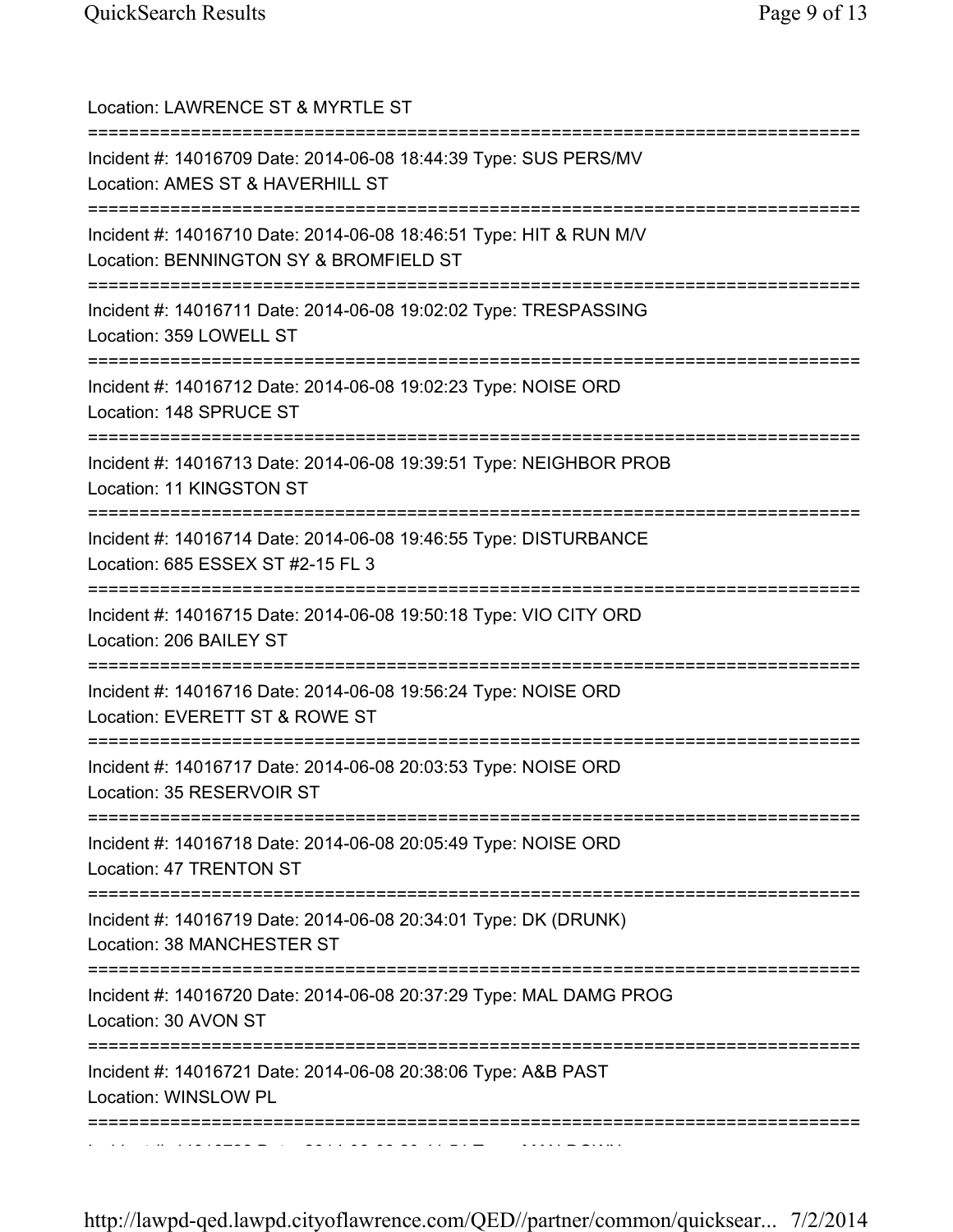| Location: 59 S BROADWAY                                                                                                           |
|-----------------------------------------------------------------------------------------------------------------------------------|
| Incident #: 14016723 Date: 2014-06-08 20:44:59 Type: NOISE ORD<br>Location: 115 MYRTLE ST                                         |
| Incident #: 14016724 Date: 2014-06-08 20:46:58 Type: DISTURBANCE<br>Location: 13 BEDFORD ST                                       |
| Incident #: 14016725 Date: 2014-06-08 20:49:05 Type: NOISE ORD<br>Location: 18 FULTON ST<br>===================================== |
| Incident #: 14016726 Date: 2014-06-08 20:49:44 Type: THREATS<br>Location: 691 ESSEX ST #13                                        |
| Incident #: 14016729 Date: 2014-06-08 20:50:30 Type: FIRE WORKS<br>Location: 65 COOLIDGE ST                                       |
| Incident #: 14016727 Date: 2014-06-08 20:50:34 Type: 209A/VIOLATION<br>Location: 279 MERRIMACK ST                                 |
| Incident #: 14016728 Date: 2014-06-08 20:53:38 Type: NOISE ORD<br>Location: 351 HAMPSHIRE ST                                      |
| Incident #: 14016730 Date: 2014-06-08 21:00:27 Type: CK WELL BEING<br>Location: 120 BRADFORD ST                                   |
| Incident #: 14016731 Date: 2014-06-08 21:11:49 Type: MAN DOWN<br>Location: 126 SPRUCE ST                                          |
| Incident #: 14016732 Date: 2014-06-08 21:12:07 Type: UNKNOWN PROB<br>Location: 28 MAY ST                                          |
| Incident #: 14016733 Date: 2014-06-08 21:20:03 Type: TENANT PROB<br>Location: 439 ANDOVER ST                                      |
| Incident #: 14016734 Date: 2014-06-08 21:37:18 Type: ANIMAL COMPL<br>Location: 43 EXCHANGE ST                                     |
| Incident #: 14016735 Date: 2014-06-08 21:43:20 Type: NOISE ORD<br>Location: 291 HIGH ST                                           |
|                                                                                                                                   |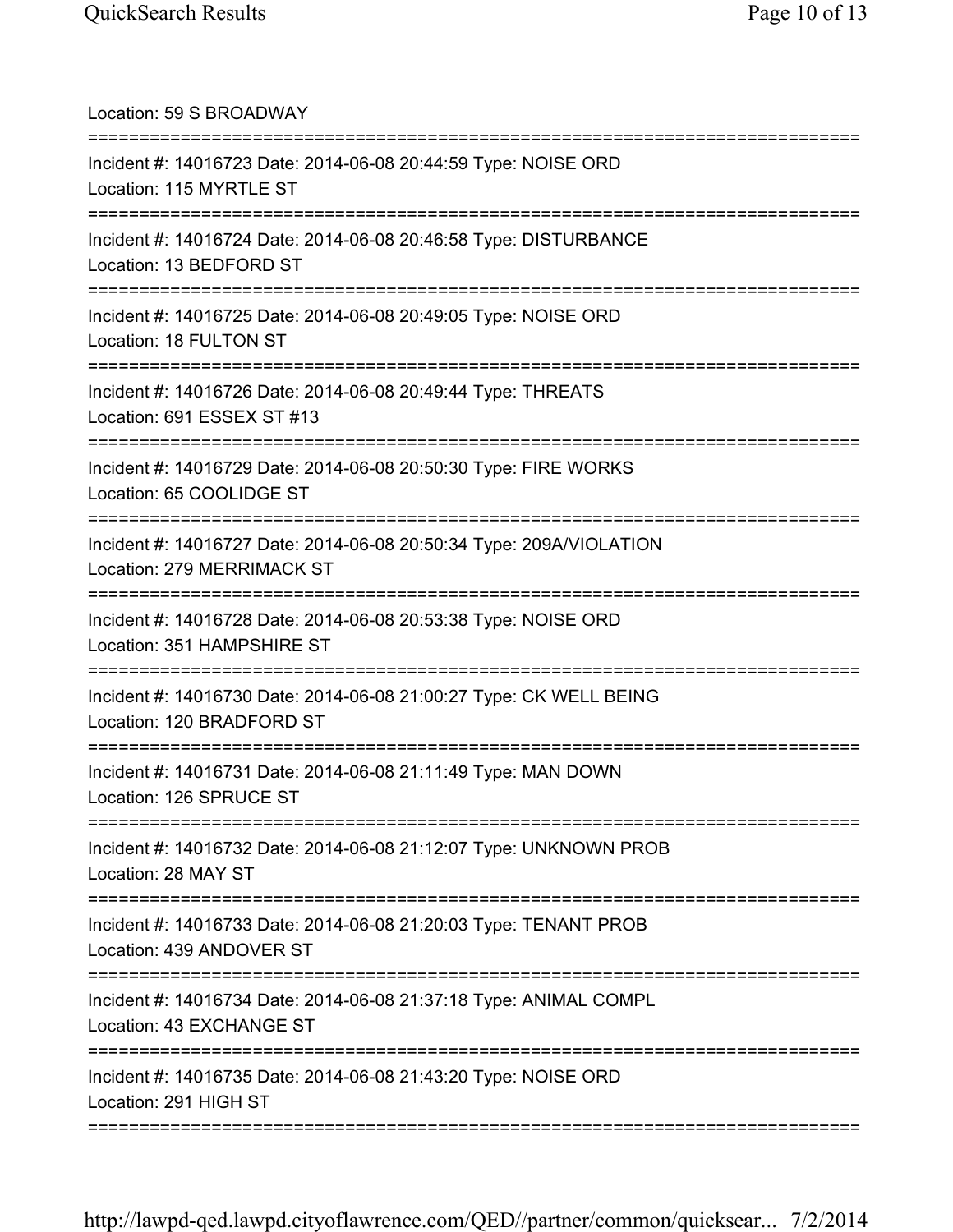| Location: 108 TREMONT ST                                                                                                         |
|----------------------------------------------------------------------------------------------------------------------------------|
| Incident #: 14016736 Date: 2014-06-08 21:44:29 Type: NOISE ORD<br>Location: ALDER ST & BASSWOOD ST                               |
| Incident #: 14016738 Date: 2014-06-08 21:49:53 Type: SHOTS FIRED<br>Location: COMMON ST & JACKSON ST<br>:======================= |
| Incident #: 14016739 Date: 2014-06-08 21:50:02 Type: FIRE WORKS<br>Location: COMMON ST & JACKSON ST<br>:=====================    |
| Incident #: 14016740 Date: 2014-06-08 21:53:02 Type: NOISE ORD<br>Location: 96 BROMFIELD ST                                      |
| Incident #: 14016741 Date: 2014-06-08 21:53:48 Type: NOISE ORD<br>Location: 141 MYRTLE ST                                        |
| Incident #: 14016742 Date: 2014-06-08 21:57:06 Type: NOISE ORD<br>Location: 29 MT VERNON ST                                      |
| Incident #: 14016743 Date: 2014-06-08 21:57:44 Type: NOISE ORD<br>Location: SPRUCE ST & BASSWOOD ST                              |
| Incident #: 14016744 Date: 2014-06-08 22:00:48 Type: THREATS<br>Location: 40 FERN ST                                             |
| Incident #: 14016745 Date: 2014-06-08 22:02:49 Type: M/V STOP<br>Location: MANCHESTER & MAY                                      |
| Incident #: 14016746 Date: 2014-06-08 22:09:04 Type: NOISE ORD<br>Location: 521 HAVERHILL ST                                     |
| Incident #: 14016747 Date: 2014-06-08 22:18:14 Type: M/V STOP<br>Location: 196 PARK ST                                           |
| Incident #: 14016748 Date: 2014-06-08 22:33:13 Type: M/V STOP<br>Location: ANDOVER ST & PARKER ST                                |
| Incident #: 14016749 Date: 2014-06-08 22:39:38 Type: M/V STOP<br>Location: 15 CROSS ST                                           |
|                                                                                                                                  |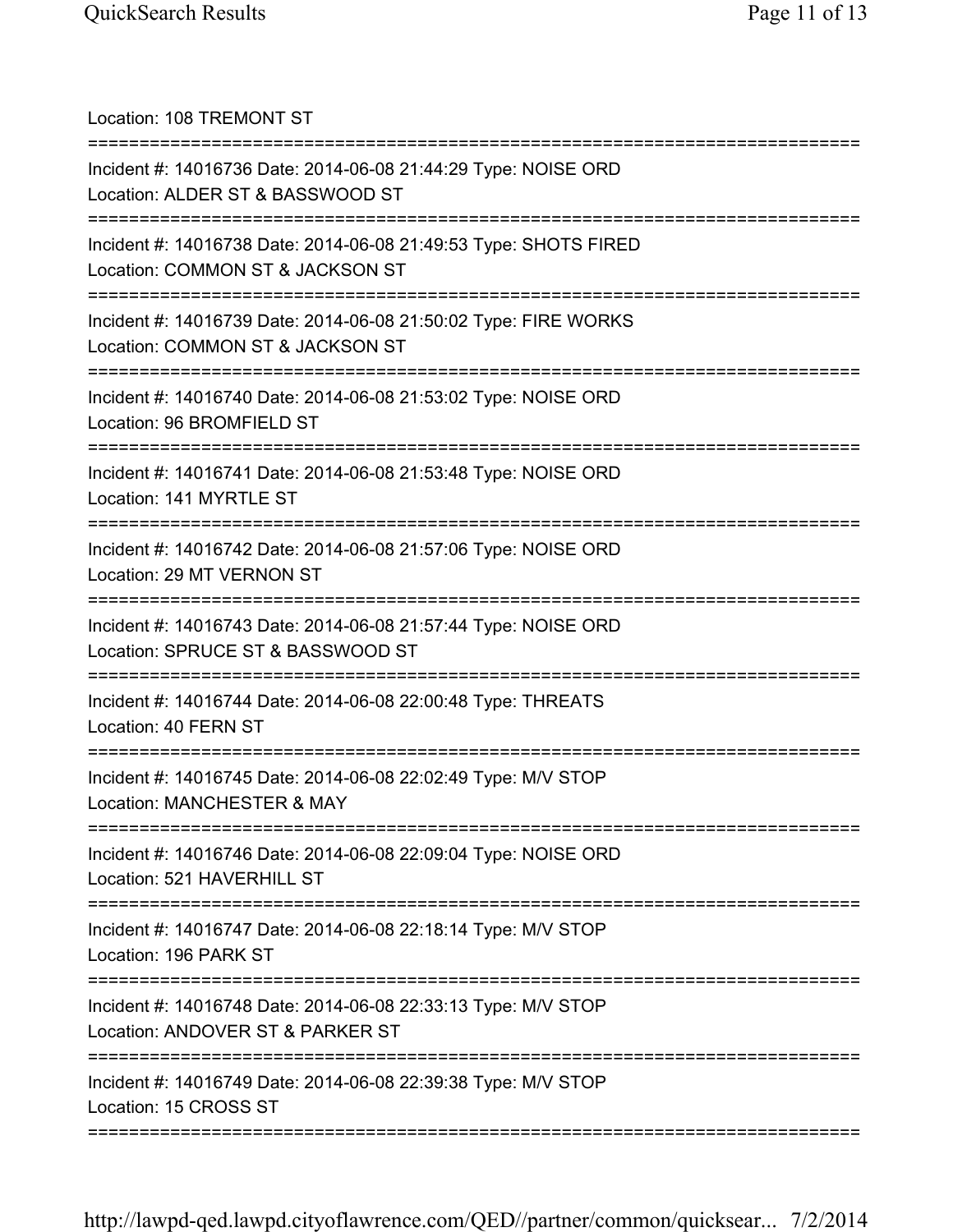| Incident #: 14016750 Date: 2014-06-08 22:54:24 Type: NOISE ORD<br>Location: 161 S UNION ST                                 |
|----------------------------------------------------------------------------------------------------------------------------|
| Incident #: 14016752 Date: 2014-06-08 22:58:07 Type: NOISE ORD<br>Location: 29 MT VERNON ST                                |
| Incident #: 14016751 Date: 2014-06-08 22:58:51 Type: AUTO ACC/NO PI<br>Location: FULTON ST & HAVERHILL ST                  |
| Incident #: 14016753 Date: 2014-06-08 23:10:47 Type: NOISE ORD<br>Location: 160 SARATOGA ST                                |
| Incident #: 14016754 Date: 2014-06-08 23:13:04 Type: NOISE ORD<br>Location: BIG CITY BAR AND GRILLE / 65 MERRIMACK ST      |
| Incident #: 14016755 Date: 2014-06-08 23:21:00 Type: DISTURBANCE<br>Location: 21 E HAVERHILL ST                            |
| Incident #: 14016756 Date: 2014-06-08 23:26:26 Type: WOMAN DOWN<br>Location: 220 MERRIMACK ST<br>========================= |
| Incident #: 14016757 Date: 2014-06-08 23:32:20 Type: B&E/MV/PROG<br>Location: 14 CRESTSHIRE DR<br>===============          |
| Incident #: 14016758 Date: 2014-06-08 23:33:41 Type: SHOTS FIRED<br><b>Location: VANDERGRIFT ST</b>                        |
| Incident #: 14016759 Date: 2014-06-08 23:35:59 Type: NOISE ORD<br>Location: 233 ANDOVER ST                                 |
| Incident #: 14016760 Date: 2014-06-08 23:38:43 Type: FIGHT<br>Location: 2 AMESBURY ST                                      |
| Incident #: 14016761 Date: 2014-06-08 23:43:43 Type: UNWANTEDGUEST<br>Location: 7 BROADWAY AV FL 1                         |
|                                                                                                                            |

480 record(s)

{ call presslog("2014-06-08","0000","2014-06-08","2359") } Total records found: 480

These results were produced by the following query: